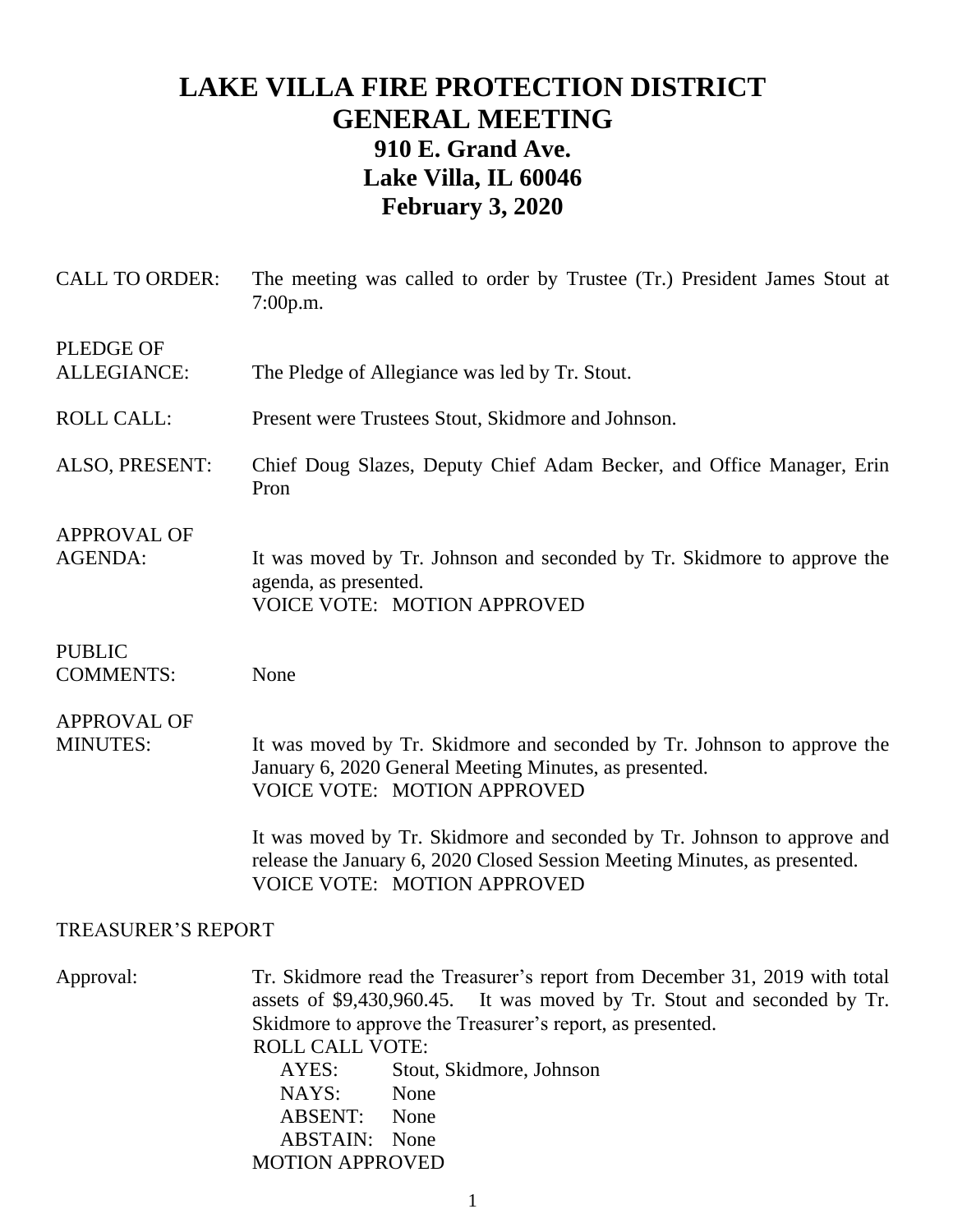| Payment of Bills:                       | It was moved by Tr. Johnson and seconded by Tr. Stout to approve the<br>January 2020 bills to be paid in the amount of \$535,048.27, as read by Tr.<br>Skidmore.<br>AYES:<br>Stout, Skidmore, Johnson<br>NAYS:<br>None<br>ABSENT:<br>None<br><b>ABSTAIN:</b> None<br><b>MOTION APPROVED</b> |
|-----------------------------------------|---------------------------------------------------------------------------------------------------------------------------------------------------------------------------------------------------------------------------------------------------------------------------------------------|
| <b>OLD BUSINESS</b>                     |                                                                                                                                                                                                                                                                                             |
| 2020/2021 Annual<br>Budget:             | Chief Slazes informed the Board that the Budget process has started.                                                                                                                                                                                                                        |
| <b>NEW BUSINESS</b>                     |                                                                                                                                                                                                                                                                                             |
| $TIF$ District $-$                      |                                                                                                                                                                                                                                                                                             |
| 436 Park Ave.                           | The Board of Trustees gave consensus to Chief Slazes to contact the Village<br>of Lake Villa to give the Lake Villa Fire District's approval of the TIF<br>District.                                                                                                                        |
| Lake Villa Firefighter's<br>Association | The Lake Villa Firefighter's Association will be disbanded as of April 30,<br>2019. The Board stated that any equipment or property that the Lake Villa<br>Fire Protection takes possession of would be maintained properly and kept in<br>its current state.                               |
| REPORTS FROM ADMINISTRATION             |                                                                                                                                                                                                                                                                                             |
| Chief's Report:                         | Chief Doug Slazes stated that the Firefighter/Paramedics had 268 total calls<br>for the month of January 2020. Of these calls, 74% were EMS and 26% Fire.                                                                                                                                   |
|                                         | The 12 new Lieutenants were sworn in on February $1st$ , $2nd$ , and $3rd$ .                                                                                                                                                                                                                |
|                                         | The new Aerial, Ladder 242, is now in service.                                                                                                                                                                                                                                              |
|                                         | Chief Slazes let the Board know of other activities, meetings, and events the<br>Department has attended.                                                                                                                                                                                   |
| <b>Attorney Report:</b>                 | None                                                                                                                                                                                                                                                                                        |
| <b>Trustees Report:</b>                 | Trustees attended the NIAFPD conference at the end of January in Oakbrook.                                                                                                                                                                                                                  |